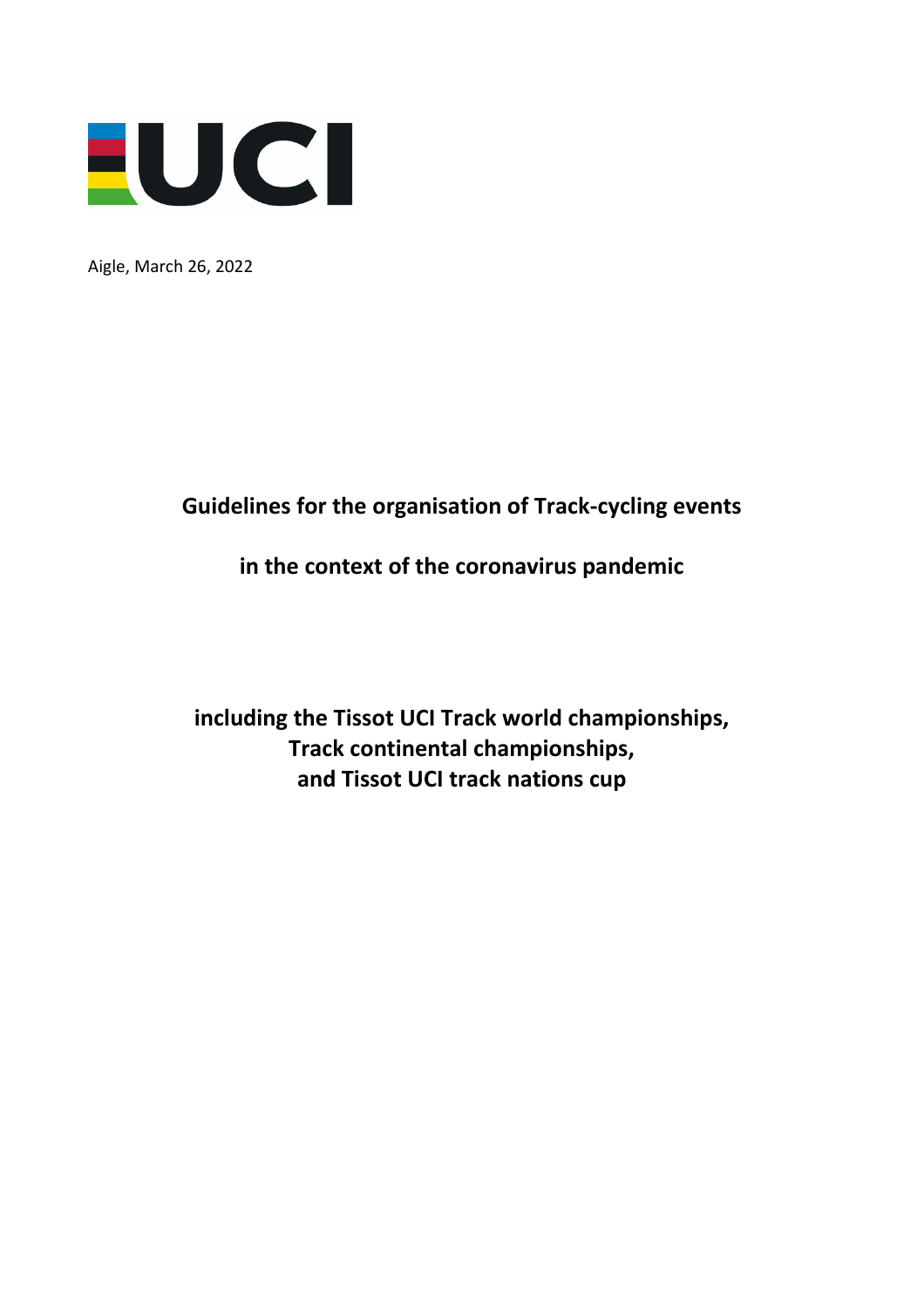As the third road cycling season begins during the COVID-19 pandemic period, an update of the UCI protocols for the organization of international cycling events is absolutely necessary. Since last year, many events have changed the conditions for organizing track cycling competitions, among which,

- the availability of vaccines, especially RNA vaccines that have shown excellent efficacy in preventing severe forms of COVID-19 related to the wild-type strain of the virus.
- the risk of viral transmission persists, despite a full vaccination program.
- the very fast spread of the last variant of concern (VOC), the Omicron variant, which although it escapes the humoral immunity, does not give severe forms of the disease.
- the effectiveness of a 3-dose vaccine course (i.e. 2-doses + "booster" dose) on immune responses against the latest SARS-CoV-2 VOCs.
- in contrast to humoral immunity (through neutralizing antibodies) that declines over time, a good preservation of the cellular immunity is reported.

Several documents on the state of knowledge on the COVID-19 pandemic are available on the UCI official website

[https://assets.ctfassets.net/761l7gh5x5an/7ykwkC2dG2T5Wy2RdALVC6/02e0780541c6a998600c](https://assets.ctfassets.net/761l7gh5x5an/7ykwkC2dG2T5Wy2RdALVC6/02e0780541c6a998600c55ab168ddc9e/Situation_of_the_COVID-19_pandemic_Jan_2022.pdf) [55ab168ddc9e/Situation\\_of\\_the\\_COVID-19\\_pandemic\\_Jan\\_2022.pdf](https://assets.ctfassets.net/761l7gh5x5an/7ykwkC2dG2T5Wy2RdALVC6/02e0780541c6a998600c55ab168ddc9e/Situation_of_the_COVID-19_pandemic_Jan_2022.pdf)

The current conditions make it necessary to update the rules for the organization of track cycling events that were implemented for the 2020 and 2021 seasons. However, COVID-19 countermeasures remain necessary for the organisation of international track cycling events. **The measures reported in the present document remain as recommendations issued by the UCI**; they are not guidelines, but should be seen as proposals that reduce the risk of exposure and spread of the virus that causes COVID-19. Organisers define their protocol on the basis of the UCI recommendations, but they must assess the effectiveness of the mitigation measures using an appropriate risk analysis and inform the teams and all personnel involved in the organisation.

The present protocol applies to events taking place as of approval by the UCI Management Committee until they are repealed by the UCI Management Committee and no earlier than 31 December 2022. The scope of the present protocol covers the Tissot UCI world championships (Elite and Junior), Continental championships, and Tissot UCI track nations cup events. Any amendments shall be published without delay and shall be immediately applicable, unless indicated otherwise. A consolidated version containing the latest amendments in force will be published on the dedicated webpage of the UCI website as soon as practicable. The current protocol is available using the following link,

[https://www.uci.org/covid-19-pandemic-international-events-protocols-for-organisation](https://www.uci.org/covid-19-pandemic-international-events-protocols-for-organisation-and/2Cm1PAdb4wjLf6XswFgbiU)[and/2Cm1PAdb4wjLf6XswFgbiU](https://www.uci.org/covid-19-pandemic-international-events-protocols-for-organisation-and/2Cm1PAdb4wjLf6XswFgbiU)

The document is divided into three main sections,

- a section on the risk assessment specifically related to COVID-19 **(mandatory measure)**,
- a section setting out the recommended counter-measures to be implemented by organisers,
- a section defining the risk assessment of the organization of the Event **(mandatory measure)**.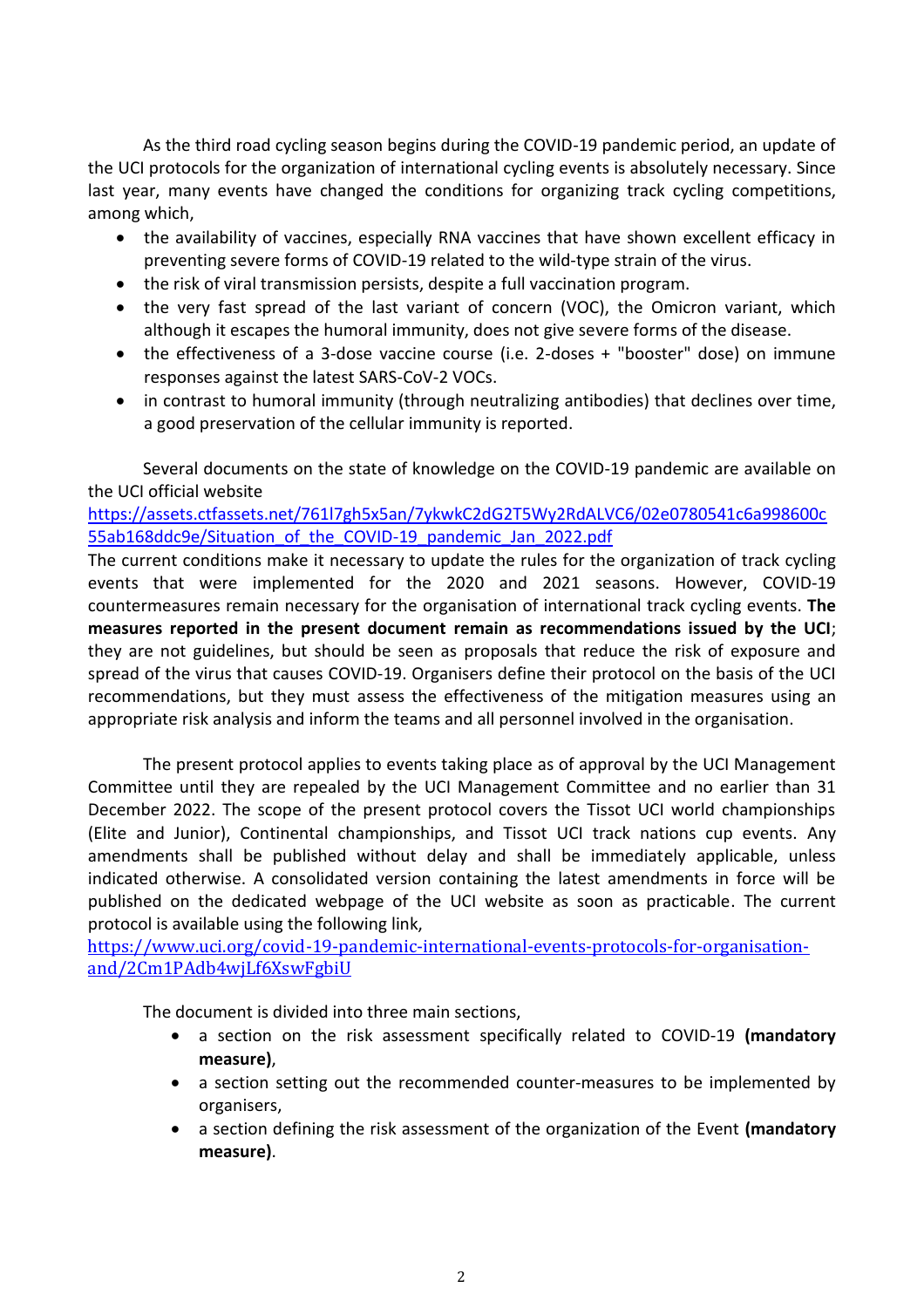As a preamble, it is reminded that:

- − when they are stricter than the rules defined by the organizers, the regional and national health regulations prevail; conversely, when the regional or national health regulations are less strict than the protocol implemented by the organizers, the latter applies;
- − the organisation of MTB events during the COVID-19 pandemic period is part of a general risk-reduction strategy, acknowledging however that the risks of infection may not be entirely excluded.

# **I. Risk assessment related to COVID-19 (Figure 1)**

The first step with a view to organizing an Event (which is likely to bring together a significant number of people) is for the Event organiser to carry out a preliminary risk assessment in order to estimate the overall risk of spreading the disease during the Event and the appropriate means to mitigate such a risk. This analysis is based on specific tools proposed by the World Health Organization (WHO), which have been revised and adapted by an International Task Force made of representatives from the world of sport.

The questions included in the COVID-19 risk assessment take into consideration the pandemic phase in the country of the Event, factors related to travels, human movement, and the possibility of the spread of the virus linked to characteristics of the competition itself. Completing this questionnaire gives a score, i.e. the **COVID-19 risk score,** which reflects the specific risk associated with the pandemic. The first question (Figure 1), which aims to characterize the state of the pandemic in the Event region, needs to be clarified.

#### **A- The criteria**

Different criteria can be used to characterise the pandemic phases with qualitative and quantitative factors. The difficulty is to propose criteria that are easily accessible in all countries of the world. The Event organisers should contact local or national health authorities in order to characterise the phase and severity of the pandemic according to the criteria published by the European Center for Disease Prevention and Control (ECDC), available in the ECDC website:

- $\checkmark$  the total number of newly confirmed cases of COVID-19 per 100,000 population in the last 14 days at regional level;
- $\checkmark$  the 'test positivity rate', that is, the percentage of positive tests among all tests for COVID-19 infection carried out during the last week;
- $\checkmark$  the 'testing rate', that is, the number of tests for COVID-19 infection per 100 000 population carried out during the last week.
- $\checkmark$  the basic reproductive number (R) is an excellent parameter for characterising human-tohuman transmission. R represents the number of people on average that a single infected individual may contaminate around him or her; it is a determining factor in epidemic risk assessment. A difficulty is obtaining this information for all countries. This information is not centralised by WHO and its estimation remains subject to the initiative of the national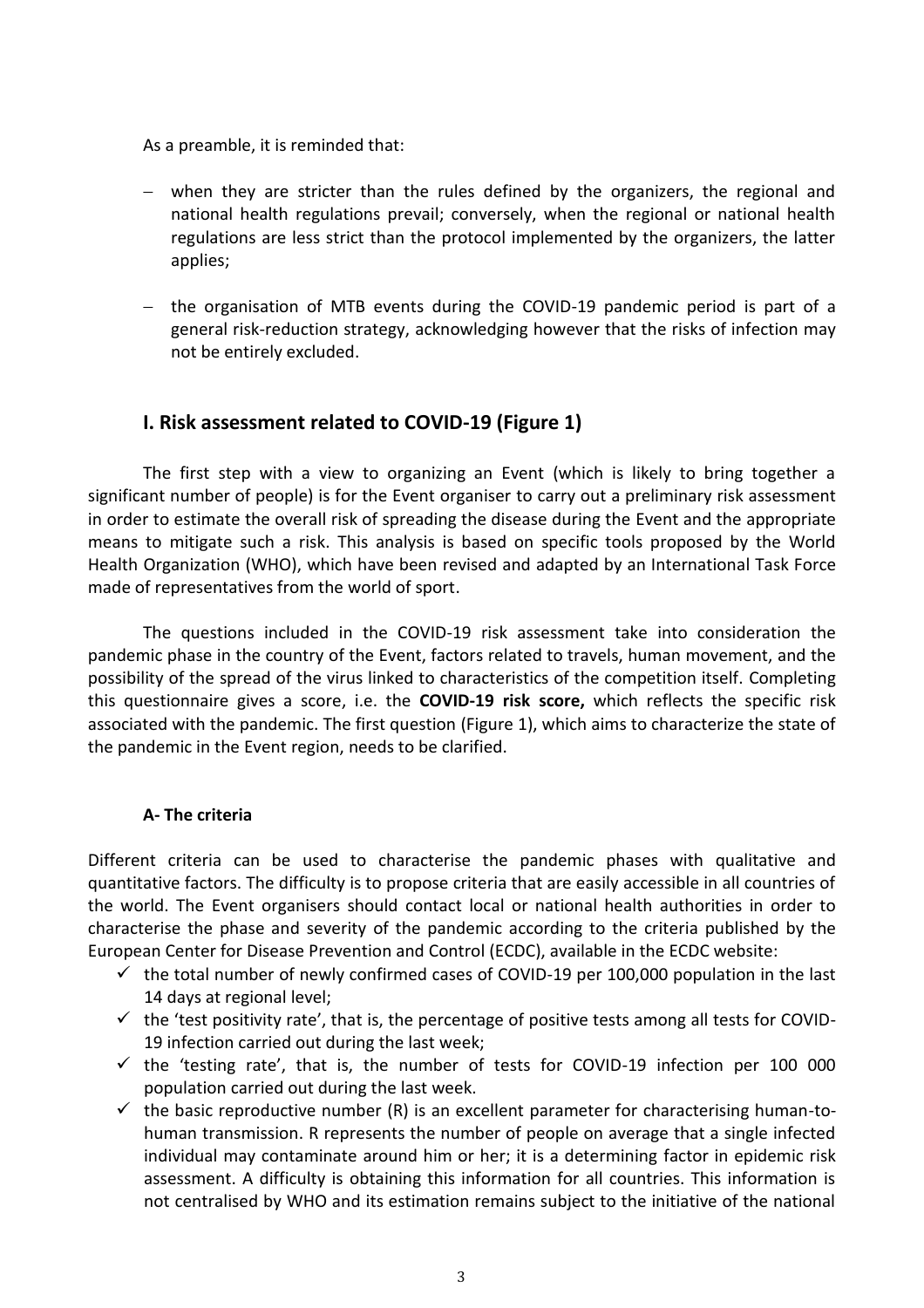authorities; the organisers should contact the national health authorities to obtain this information.

| Additional risk of COVID-19 to the mass<br>gathering sporting event                                                                                                                                                               | Yes (1)/No (0) | <b>Score</b> |  |
|-----------------------------------------------------------------------------------------------------------------------------------------------------------------------------------------------------------------------------------|----------------|--------------|--|
| Will the event be held in a country that<br>has documented active local transmission<br>of COVID-19 (community spread)?                                                                                                           | $\mathbf{1}$   | $\mathbf{1}$ |  |
| Will the event be held in multiple<br>venues/cities/regions/countries?                                                                                                                                                            | $\mathbf{1}$   | 1            |  |
| Will the event include non-<br>local/international participants (athletes<br>and spectators) from areas that have<br>documented active local transmission of<br><b>COVID-19 (community spread)?</b>                               | 1              | 1            |  |
| Will the event include a significant<br>number of participants (athletes or<br>spectators) at higher risk of severe COVID-<br>19 disease (e.g., some athletes with<br>disabilities, people with underlying health<br>conditions)? | $\mathbf{1}$   | $\mathbf{1}$ |  |
| Will the event include conditions that<br>could increase the risk of spread for<br>COVID-19 (e.g. mass start or mass arrival,<br>medical intervention, unavoidable contact<br>or limited distancing measures)?                    | 0              | 0            |  |
| Will the event be held indoors?                                                                                                                                                                                                   | 0              | $\mathbf 0$  |  |
| <b>Total COVID-19 risk score</b>                                                                                                                                                                                                  |                | 4            |  |

#### **Figure 1. Specific COVID-19 risk score**

(the numeric values are only given as examples)

#### **B- Characterisation of the different phases of the pandemic**

The decision for authorising a cycling event is under the authority of the competent local or national authorities. Organisers must inform teams and the UCI of local and regional conditions of the pandemic. To do so, they will use the color code proposed by the ECDC, characterising the severity of the pandemic.

- ✓ **green area**, if the 14-day COVID-19 case notification rate is less than 25 per 100,000 population and the positivity rate of tests for COVID-19 infection is less than 4%;
- ✓ **orange area**, if the 14-day COVID-19 case notification rate is less than 50 per 100,000 population, but the positivity rate of tests for COVID-19 infection is 4% or more. Or, if the 14-day COVID-19 case notification rate ranges from 25 to 150 per 100,000 population but the positivity rate of COVID-19 tests is less than 4%;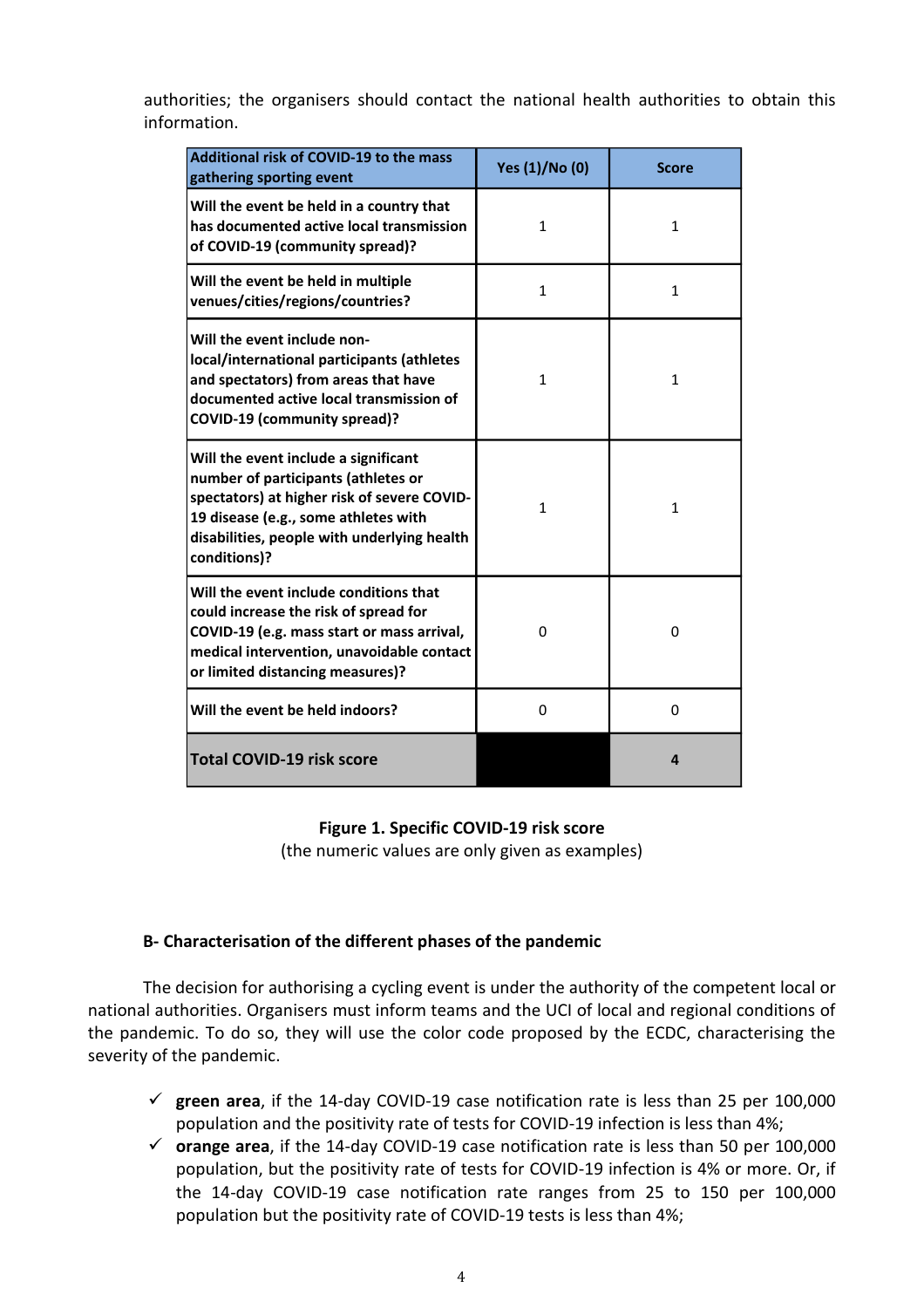- ✓ **red area**, if the 14-day COVID-19 case notification rate ranges from 50 to 150 per 100,000 population, and the positivity rate of tests for COVID-19 infection is 4% or more. Or if the 14-day COVID-19 case notification rate ranges from 150 to 500 per 100,000 population;
- ✓ **dark-red area**, if the 14-day COVID-19 case notification rate is higher than 500 per 100,000 population.

**The community transmission** of COVID-19 mentioned in Figure 1 is characterized by confirmed human-to-human transmission of a coronavirus of animal origin, which can cause "pandemic waves". This type of SARS-CoV-2 transmission, the virus responsible for the COVID-19, is found in red and dark-red areas.

# **II. List of mitigation measures for CONVID-19**

Specific risk mitigation measures **are recommended** in order to reduce the risk of transmission of the SARS-CoV-2 virus associated with the competitions. It must be remembered that while mitigation measures may reduce the risk of coronavirus infection, they cannot completely eliminate it.

The list of mitigation measures covers a wide range of topics. They are reported in an Excel file that allows carrying out the risk assessment specific to the competition (see chapter III). All counter-measures to be implemented for an optimal organisation of track cycling competitions should be considered according to the national health regulations in force in the country (or administrative regions) of the Event, and according to the evaluation of the phase of the pandemic which will be made closer to the competition according to the criteria set out above (see paragraph I-B).

As long as the risk of transmission of the virus exists, the main principle for organising MTB competitions is to set up protective "bubbles" around the teams. The optimal recommended measures should be based on the general objective of controlling entry into the "competition bubble", and restricting direct and unprotected contact between the "competition bubble" and people whose health status has not been checked.

In order to reduce the risks of spread and contamination by SRAS-CoV-2, **the UCI recommends**, for the organization of an event, to apply the following measures:

#### **A- Measures ahead of the Event**

#### **1. Appointment of a COVID-19 Coordinator for the Event**

The UCI recommends that a coordinator be appointed, who has the up-to-date knowledge of the requirements and recommendations put in place by the national (or regional) health authorities to ensure the security of sporting events. He/she should get in touch with these authorities as soon as possible in order to best coordinate the actions to be implemented by the Event organiser with the rules in force. He/she regularly consults the website of the national health authorities to assess the pandemic status in the host country. This person is responsible for:

- determining the phase of the pandemic ahead of the competition. He/she is the technical link between the Event organiser and the local or regional health authorities;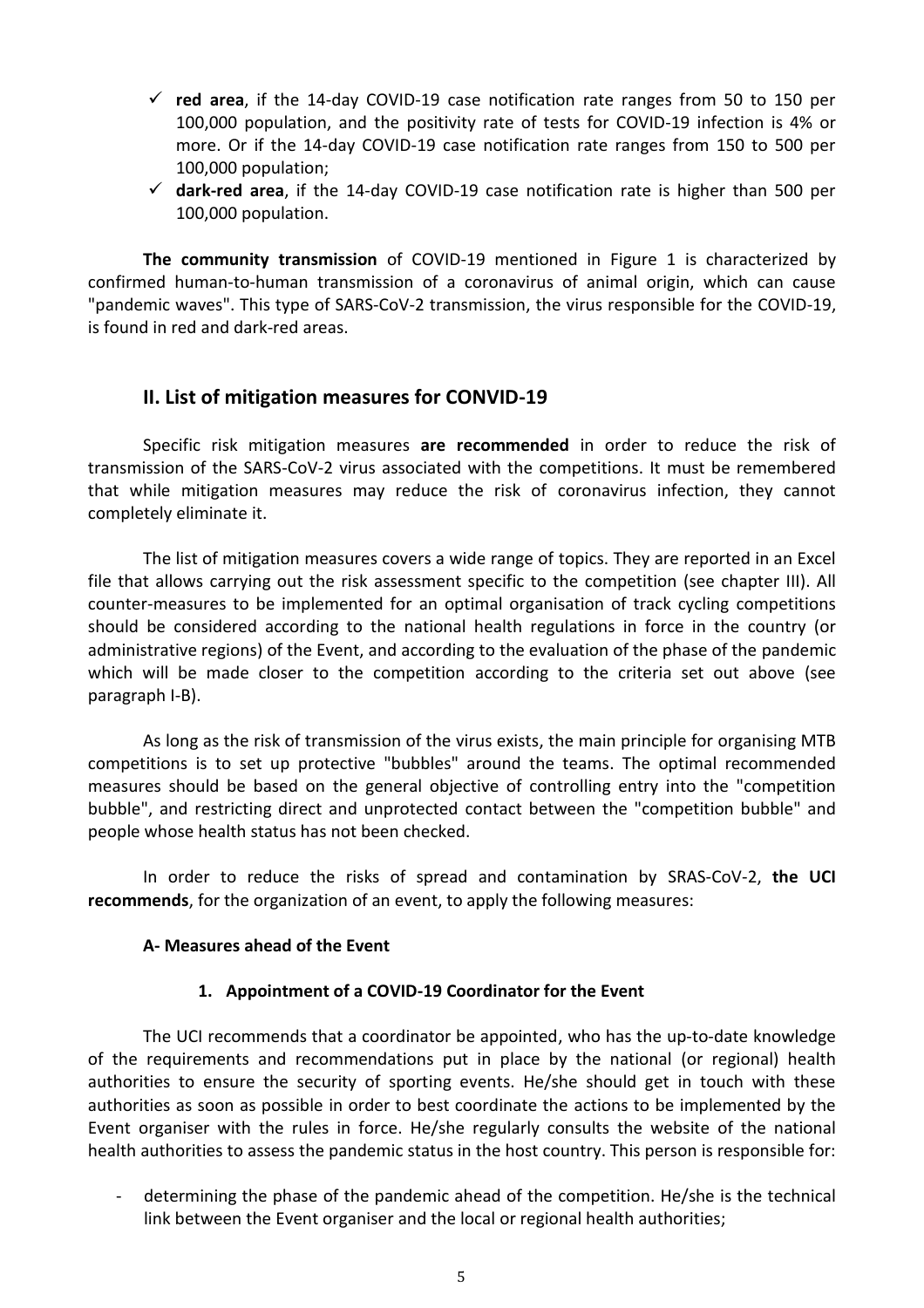- assisting the Event organiser with the protocol for the management of suspected COVID-19 cases, including all stages of patient management until the diagnosis
- providing the Event organiser the criteria for the identification of contact cases with a confirmed COVID-19 case, including all relevant measures that must be taken in accordance with local or regional health regulations.

# **2. Ensure that the accommodation where teams are staying is adequate to maintain a "life bubble" around each team**

The accommodation arrangements shall enable distancing between teams with measures such as grouping each team on a single floor (or a wing of the hotel) and a reserved and independent dining room, whenever possible. It is highly recommended that the Event organiser inform each hotel of the required preventive counter-measures (room cleaning, physical distancing, hand washing, wearing a mask during service, etc.).

# **3. Ensure the prior management of suspected COVID-19 cases**

For events lasting more than 4 days, the UCI recommends that the organisers reserve single rooms known as "isolation" rooms to be used by anyone presenting symptoms suggestive of COVID-19, before referral to the COVID Doctor (see point D.6). The number of isolation rooms must be adjusted with the severity of the pandemic and the risk of virus transmission.

# **4. Inform the teams of the requirements and/or recommendations in terms of prevention procedures within their group (staff and riders)**

It is recommended that the organizers inform the teams very early about the rules for entering the country, access to hotels and restaurants, etc. The information should include requirements for health-pass or vaccinations (depending on the age group) (see point B.2).

# **B- Before the Events**

A number of mitigation measures are recommended in the days just before the Event, as follows,

# **1. Pre-Travel health checks**

We recommend health checks for all members of the team (staff and riders), looking for clinical signs suggestive of the symptomatic forms of COVID-19.

We recommend the use COVID clinical suspicion questionnaire to be completed daily on the 5 days preceding the race. A questionnaire is **proposed below as a suggestion** (Figure 2). Like any medical questionnaire, it must be interpreted by a doctor, who may not be present on site. If it is used, adequate measures shall be taken in case the risk score is "strongly suspect" or "moderately suspect" on 2 days out of 5. Teams are free to use another clinical tool providing clinical guidance;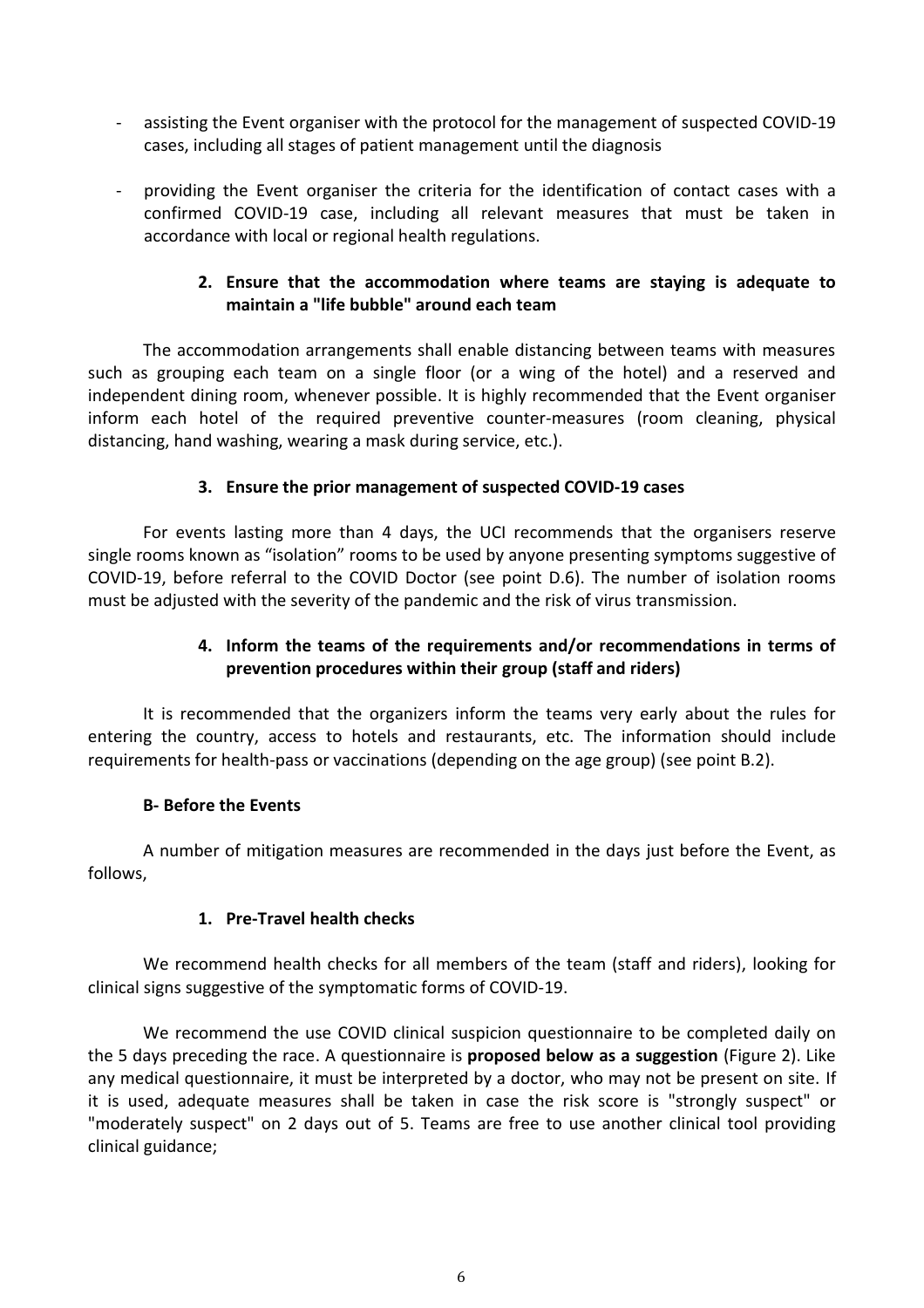| <b>Covid-19 questionnaire</b> |                                                                           |       |  |  |  |
|-------------------------------|---------------------------------------------------------------------------|-------|--|--|--|
|                               |                                                                           |       |  |  |  |
|                               | Fever $> 38^{\circ}$ C                                                    | 4 pts |  |  |  |
|                               | Cough                                                                     | 4 pts |  |  |  |
|                               | Shortness of breath                                                       | 4 pts |  |  |  |
|                               | Stuffy nose or sore throat                                                | 2 pts |  |  |  |
|                               | Unusual aches                                                             | 2 pts |  |  |  |
|                               | Abnormal fatigue                                                          | 2 pts |  |  |  |
|                               | Unusual headache                                                          | 1 pt  |  |  |  |
|                               | Diarrhea - vomiting                                                       | 1 pt  |  |  |  |
|                               |                                                                           |       |  |  |  |
|                               |                                                                           |       |  |  |  |
| $\le$ or = 2                  | a little suspicious                                                       |       |  |  |  |
| $3 - 5$                       | moderately suspicious $\longrightarrow$ PCR test according to the context |       |  |  |  |
| $>$ or = 6                    | highly suspicious $\longrightarrow$ PCR test                              |       |  |  |  |
|                               |                                                                           |       |  |  |  |

**Figure 2. Suggested screening questionnaire**

# **2. COVID-19 immunization.**

The current scientific evidence on vaccine protection, SARS-CoV-2 transmission by vaccinated persons, vaccine efficacy on the latest variants of concern (VOCs) is available on the UCI official website

[https://assets.ctfassets.net/761l7gh5x5an/7ykwkC2dG2T5Wy2RdALVC6/02e0780541c6a998600c](https://assets.ctfassets.net/761l7gh5x5an/7ykwkC2dG2T5Wy2RdALVC6/02e0780541c6a998600c55ab168ddc9e/Situation_of_the_COVID-19_pandemic_Jan_2022.pdf) [55ab168ddc9e/Situation\\_of\\_the\\_COVID-19\\_pandemic\\_Jan\\_2022.pdf](https://assets.ctfassets.net/761l7gh5x5an/7ykwkC2dG2T5Wy2RdALVC6/02e0780541c6a998600c55ab168ddc9e/Situation_of_the_COVID-19_pandemic_Jan_2022.pdf)

Although vaccination does not prevent the transmission of the virus, it reduces the risk of SARS-CoV-2 circulation and protects against severe and serious forms of COVID-19.

**The UCI recommends** that access to the "competition bubble" be restricted to holders of a "health passport" issued under the following conditions,

> ➢ **Full course of vaccination**, based on the vaccines authorized within the European Union to prevent COVID-19: Comirnaty (Pfizer/BioNTech), Spikevax (Moderna Biotech), COVID-19 Vaccine Janssen (Johnson & Johnson, Janssen-Cilag), Vaxzeveria (AstraZeneca), Nuvaxovid (Novavax)

[https://www.ema.europa.eu/en/human-regulatory/overview/public-health](https://www.ema.europa.eu/en/human-regulatory/overview/public-health-threats/coronavirus-disease-covid-19/treatments-vaccines/covid-19-vaccines)[threats/coronavirus-disease-covid-19/treatments-vaccines/covid-19-vaccines](https://www.ema.europa.eu/en/human-regulatory/overview/public-health-threats/coronavirus-disease-covid-19/treatments-vaccines/covid-19-vaccines)

- $\checkmark$  The following vaccines, Sputnik V (Gamaleya Institute), COVID-19 Vaccine (Sinovac), Vidprevtyn (Sanofi Pasteur), VLA2001 (Valneva) are currently under rolling review by the European Medicines Agency (EMA). Depending on their validation by EMA, they may be added to the list of vaccines that can be issued with the UCI health pass. But currently, they are not accepted by the UCI.
- $\checkmark$  The UCI health pass is validated,

- 7 days after the last dose of a vaccine with a 2-injections course (Pfizer/BioNTech, Moderna, AstraZeneca, Novavax);

- 28 days after injection of a vaccine with a 1-injection course (Johnson & Johnson/Janssen);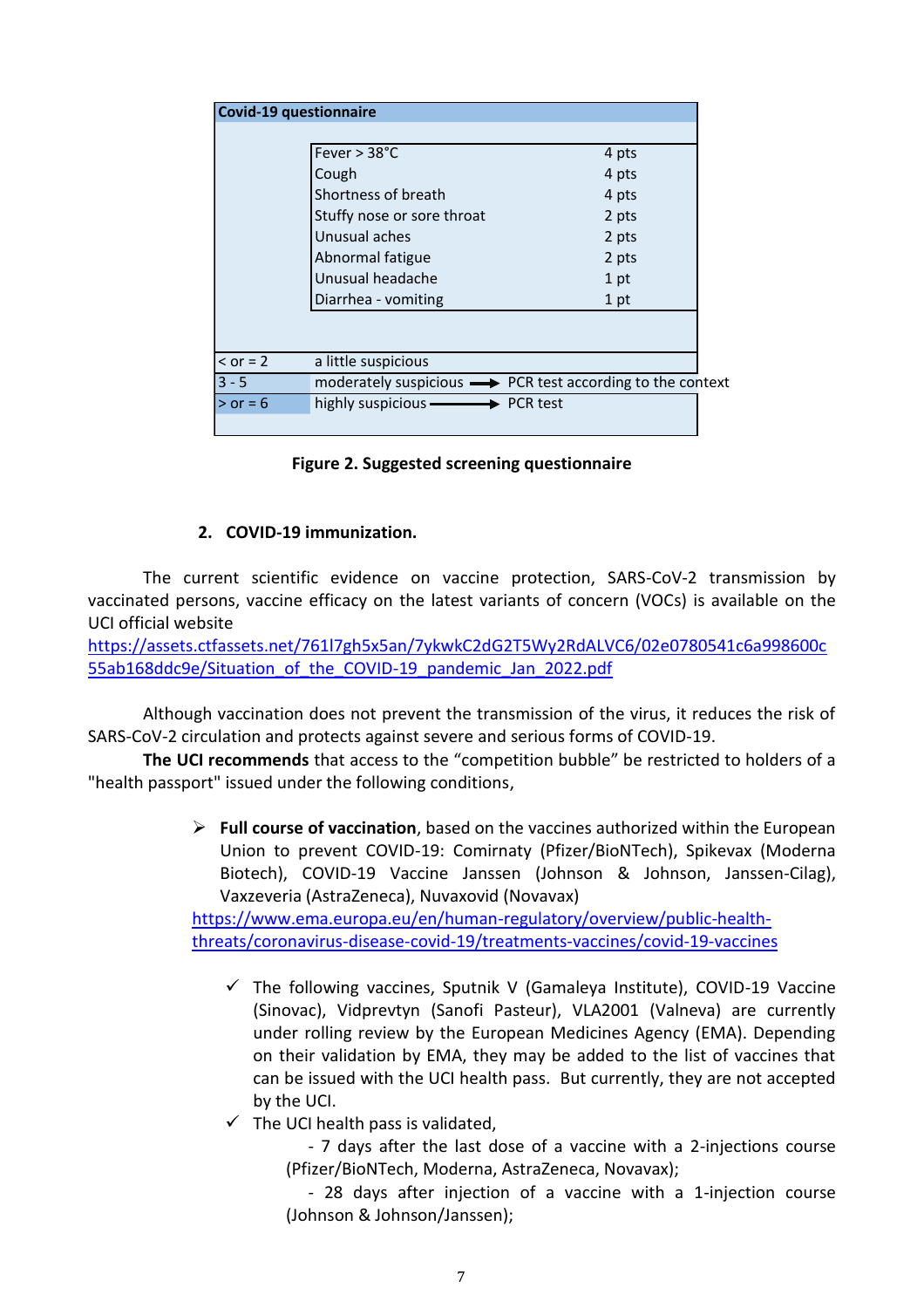- 7 days after injection of a vaccine dose following infection with SARS-CoV-2 (a single injection is then required given more than 6 months after the infection);

 $\checkmark$  The UCI health-pass will remain valid for a period of 9 months, [https://ec.europa.eu/info/live-work-travel-eu/coronavirus-response/safe-covid-](https://ec.europa.eu/info/live-work-travel-eu/coronavirus-response/safe-covid-19-vaccines-europeans/eu-digital-covid-certificate_en)[19-vaccines-europeans/eu-digital-covid-certificate\\_en](https://ec.europa.eu/info/live-work-travel-eu/coronavirus-response/safe-covid-19-vaccines-europeans/eu-digital-covid-certificate_en) However, the duration of the vaccine program can be adjusted at any time

based on new scientific knowledge.

- ➢ **The UCI health-pass is also issued** following a positive molecular Covid test (PCR type), 11 days after and for a period of 6 months.
- ➢ **or with the proof of a negative molecular test less than 2 days old**. Given the less sensitivity of antigenic tests (see paragraph 6-C of the summary available on the UCI website

[https://assets.ctfassets.net/761l7gh5x5an/7ykwkC2dG2T5Wy2RdALVC6/02e078054](https://assets.ctfassets.net/761l7gh5x5an/7ykwkC2dG2T5Wy2RdALVC6/02e0780541c6a998600c55ab168ddc9e/Situation_of_the_COVID-19_pandemic_Jan_2022.pdf) [1c6a998600c55ab168ddc9e/Situation\\_of\\_the\\_COVID-19\\_pandemic\\_Jan\\_2022.pdf](https://assets.ctfassets.net/761l7gh5x5an/7ykwkC2dG2T5Wy2RdALVC6/02e0780541c6a998600c55ab168ddc9e/Situation_of_the_COVID-19_pandemic_Jan_2022.pdf) and in accordance with past seasons, the PCR tests accepted will be exclusively those using a PCR method.

**Relevant personnel.** Apart from team members (riders, staff members), the above procedures concern at least all persons integrated into bubbles closest to the team bubbles. UCI commissaires (both international and national), UCI technical delegates, medical personnel, ITA personnel in charge of anti-doping tests, organization staff in contact with the race bubble and the media are concerned by the above procedures.

**All these personnel, whether athletes or involved in the organization of the competition, are concerned by the evaluation of the immunization level possibly put in place by the organisers.** If the organizers implement a "health pass" procedure prior to participation in the event, they must set up a control procedure respecting medical confidentiality and the European data protection rules (RGPD).

# **3. Coordination with the local health authorities (hospitals, emergency services)**

The Event medical service must contact the local hospital and/or emergency medical services to inform them of the Event, and ensure they have the capacity to handle trauma patients during the pandemic.

# **C- Just before the Events**

# **1. Identifying a physician in charge of COVID-19 suspected cases (COVID doctor)**

In coordination with local health services and/or in accordance with applicable rules, this doctor shall be responsible for managing any clinical suspicion of COVID-19. The COVID doctor must:

- provide a face mask to anyone who is sick or has suspicious symptoms;
- comply with applicable rules regarding mandatory protective equipment for medical personnel when dealing with COVID-19 suspected patients (FFP2 mask, gloves, visor or protective glasses, coveralls).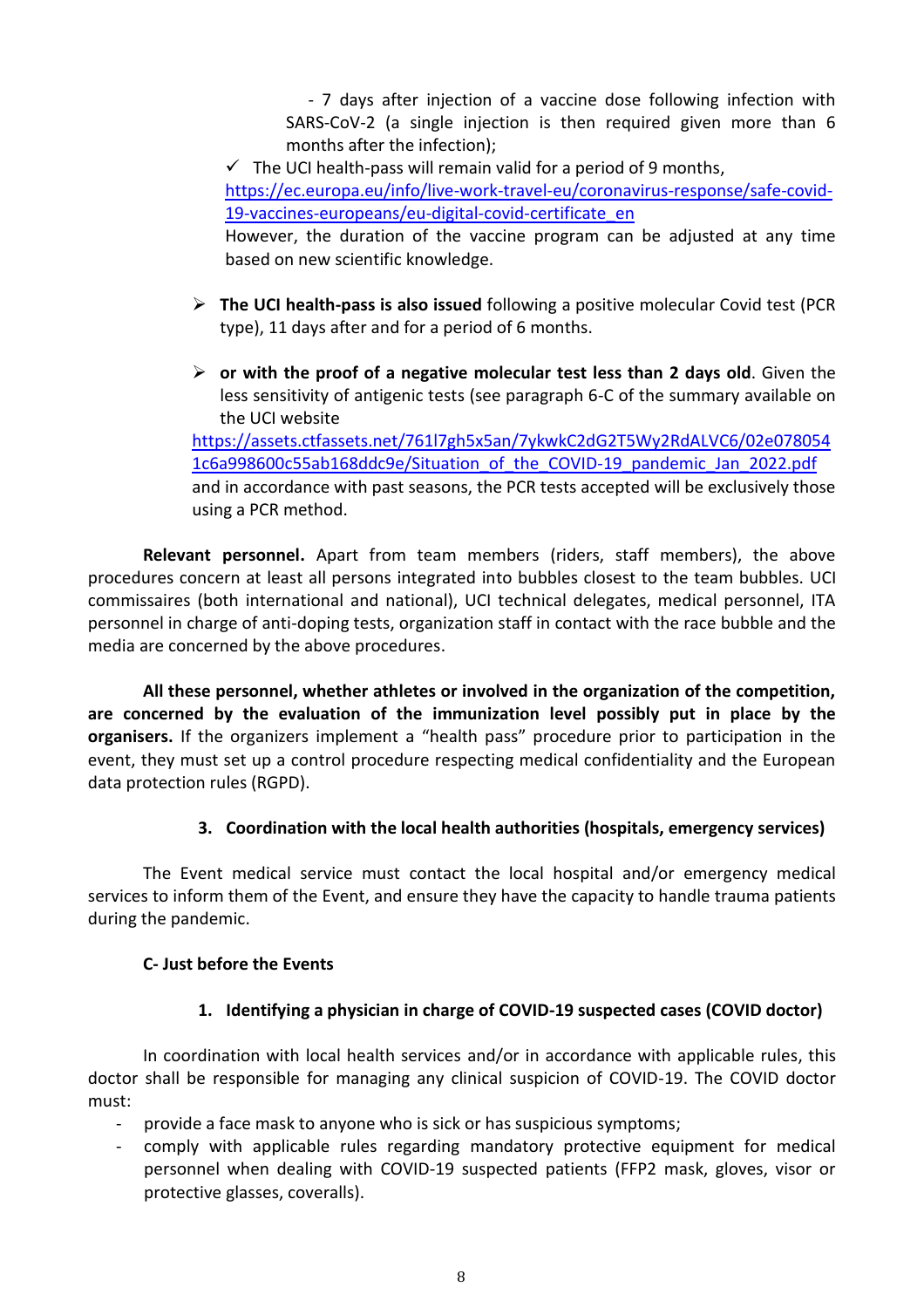# **2. Ensuring all Event personnel have appropriate information on personal hygiene procedures;**

The Event organiser will ensure the strict application by and staff involved in the Event of individual measures to protect and prevent the spread of the virus.

#### **3. Arrange separate pathways for different categories of personnel;**

- within the media zone
- within official zones
- within the VIP area.

# **4. Arrange the communal areas accessible with accreditation to allow for physical distancing (min 1.5 m between people), especially;**

- in official areas

- in VIP areas where it will be necessary to impose the wearing of individual masks, especially when traveling within the enclosure. The obligation to wear a mask will be lifted when sitting and drinking.

- **5. Organize the working conditions of the media**. The spaces reserved for the written and spoken press must be adapted, both in terms of space, access and working conditions.
- the media center will be organized to maintain a distance of 1.5 m between workstations, and hydro-alcoholic gel will be available at the entrance.
- the mixed zone will be enlarged, ventilated; all journalists must wear a mask and use a pole for recording.

# **6. Ensure cleaning and disinfection of common areas and equipment, and limit sharing of materials;**

- restrooms (in sufficiency, cleaning procedures, 1.5 m physical distancing, including for queues (marks on the ground));
- regular cleaning of all commonly touched points;
- availability of hand sanitisers at strategic points.

# **7. Provide waste bins for contaminated items to allow for the safe disposal or storing of all hygienic materials.**

**D- During the Events,** the UCI recommend the following measures:

- **1. Remind teams and riders** of the importance of wearing masks in all circumstances, including outside. The wearing of masks for pilots and all the staff is mandatory, except during training sessions, warm-up, during races and during recovery.
- **2. Limit the number of riders and staff members in the infield** as much as possible.
- allow access only to essential people wearing a mask.
- maintain a safety distance between the team boxes.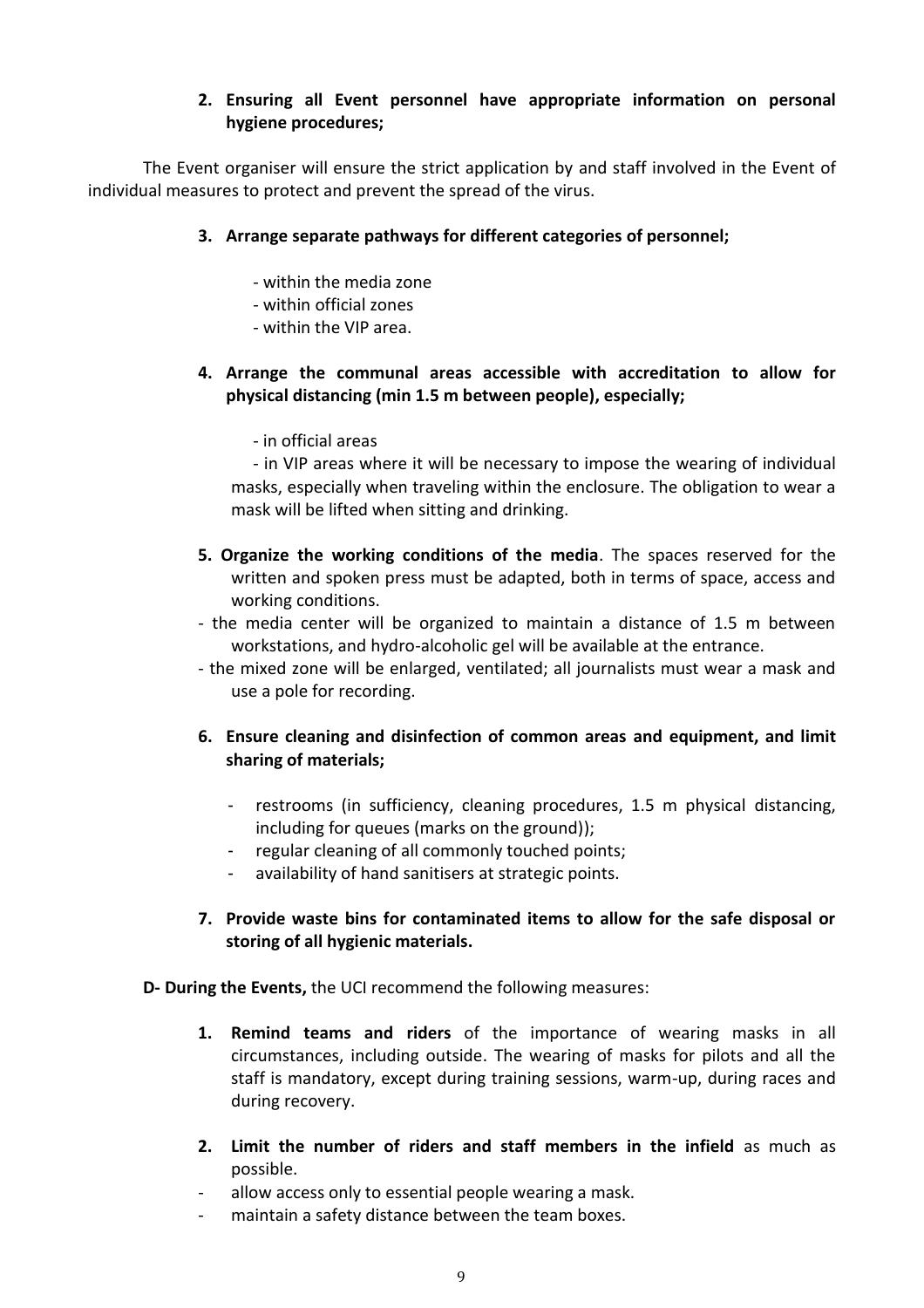maintain physical distancing and wearing a mask for all persons present throughout the infield.

#### **3. Restrict spectators.**

- in open or covered velodromes, limit the access to spectators, according to the limits imposed by the health authorities;
- wearing a mask for spectators should be compulsory inside the velodrome in all circumstances, even if it is not worn outside.

# **4. Management of a suspected COVID-19 case;**

- all persons involved in the Event (including Event staff and team members) are requested to signal any suspicion of COVID-19 immediately to the Event medical services;
- the Event medical services will contact the COVID doctor to manage the follow-up with the suspect patient;
- the management of clinical cases will carried out in agreement with the local or regional health services, and in accordance with national health rules
- the identification of contact cases with a confirmed COVID-19 case (close contacts and low-risk exposure contacts) will be the responsibility of the COVID doctor, in coordination with the team doctor and the competent health authorities;
- the implementation of the initial clinical examination protocol, and referral of the patient to the nearest COVID centre is the responsibility of the COVID doctor;
- the details of these procedures, as well as **the criteria for identifying contact cases, will be posted by the organizers on the data space provided by the UCI at least 2 weeks before the event** (see paragraph IV-A of the present document).

# **5. Decision-making after confirmation of a COVID-19 case.**

If a COVID-19 case is diagnosed, the COVID doctor will report all relevant information to the event organizer, who will be responsible for taking appropriate action after consultation with the national health authorities. The event organizer will consult with the UCI and present the decisions of the health authorities before confirming decisions regarding the Event. Decisions regarding who is to be quarantined remain the sole responsibility of the COVID doctor and/or the national health authorities.

# **E- After the Event**

# **1. Adjustment of the awards ceremony;**

The UCI recommends to:

- limit the size of the crowd, respecting social distancing (as per national health regulations) - restrict the number of athletes to receive prizes at one time
- create 1.5 m pre-podium boxes in which riders can wait their turn to stand on the podium
- place the podium blocks 1.5 m apart
- require riders, and any other person involved, to wear a mask during the ceremony. The masks can be temporarily removed for photos just at the end of the ceremony
- create a self-serve option where riders can collect their medals after hand sanitising
- avoid any contact between drivers during the podium ceremony.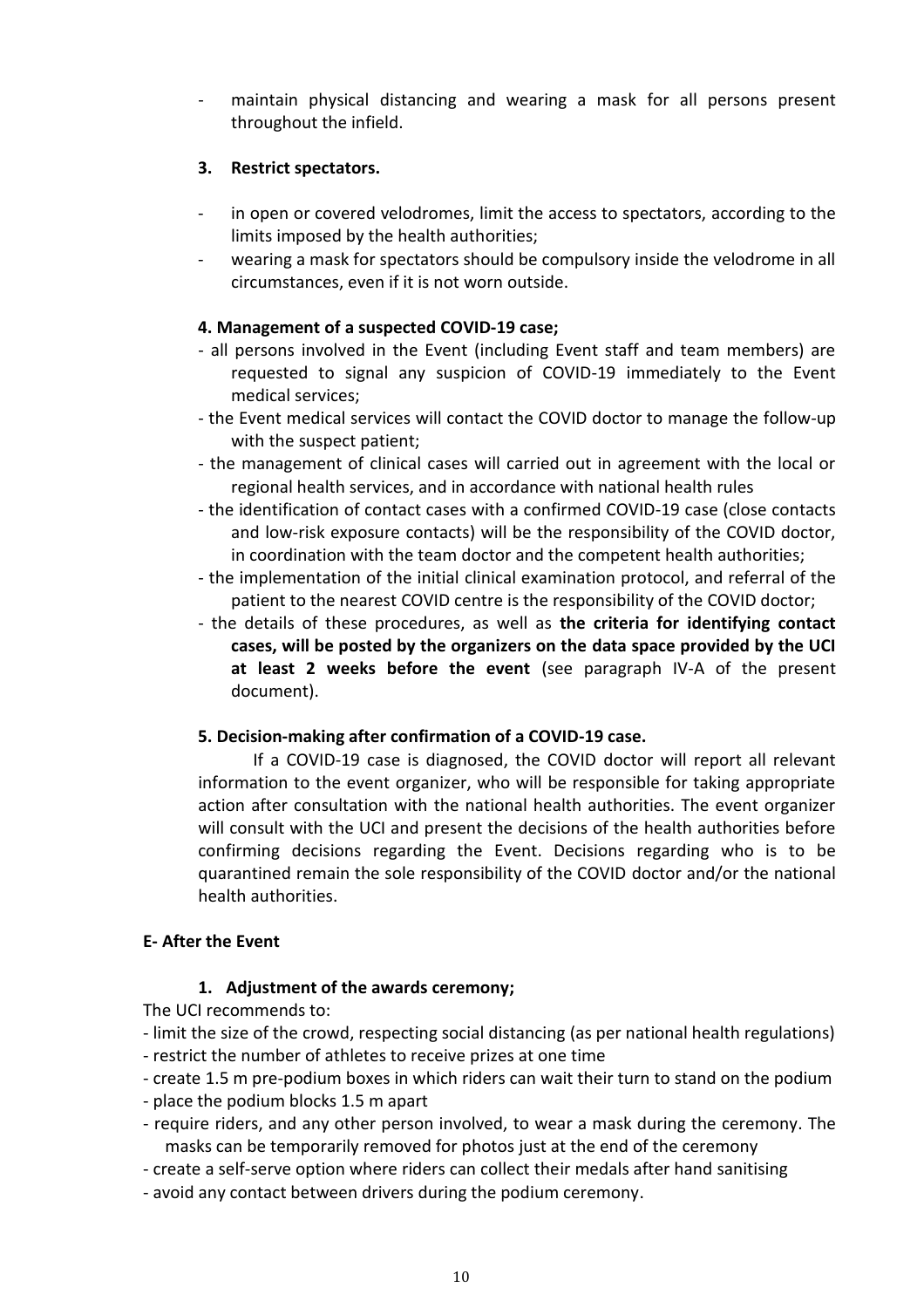#### **2. Adapt the anti-doping station and procedures** (this measure is mandatory)

- ensure that doping control protocols are consistent with measures to prevent viral contamination (detection of asymptomatic carriers using viral tests (DCO, BCO) and chaperons, physical distancing outside and inside the station, procedures for checking and signing documents, etc.)

- a specific document is reported in Annex.

#### **III. Risk assessment of the event.** (this measure is mandatory)

While the COVID-19 pandemic lasts, risk assessment is imperative for the organization of a track cycling Event. This step helps the organizers understand and manage any specific risk associated with the pandemic.

The risk assessment should be reviewed regularly and updated immediately before the transition to the operational phase, depending on the risk mitigation measures in place, and in light of the evolution of the pandemic, which may be rapid. . The organizers can refer to the guidelines and situation reports updated and published by the national public health authorities.

#### **It is carried out by combining,**

- the analysis of the risks associated with COVID-19 (chapter I),
- the evaluation of risk reduction measures (chapter II).

The Excel file required for the assessment is available through the following link, [https://www.uci.org/covid-19-pandemic-international-events-protocols-for-organisation](https://www.uci.org/covid-19-pandemic-international-events-protocols-for-organisation-and/2Cm1PAdb4wjLf6XswFgbiU)[and/2Cm1PAdb4wjLf6XswFgbiU](https://www.uci.org/covid-19-pandemic-international-events-protocols-for-organisation-and/2Cm1PAdb4wjLf6XswFgbiU)

see paragraph "Track Cycling", click on "Risk assessment related to COVID-19"), use the Excel file named "risk-assess-Track-2022.xlsx".

#### **A- Risks assessment related to COVID-19**

The information from the questionnaire shown in Figure 1 (chapter II of the present protocol) should be reported on the sheet named "COVID" of the Excel file.

#### **B- Risk mitigation measures.**

Risk mitigation measures can be assessed using the sheet named "Measures" of the same Excel file. It includes each measure, each one being assigned a coefficient and the sum of the measures adopted determines the **risk mitigation score** that will be taken into account for the overall risk analysis of the event.

#### **C- Matrix for the final decision.**

The risk vs mitigation matrix combines the COVID-19 total risk score and the risk mitigation score to determine a "colour" that identifies the total risk of transmission and spread of COVID-19 (Figure 3). This provides a clear indication of whether the staging of an sporting event is recommended or not, or whether other mitigation measures shall be required. The meanings of the colours are shown in the table below, with an overall risk determination.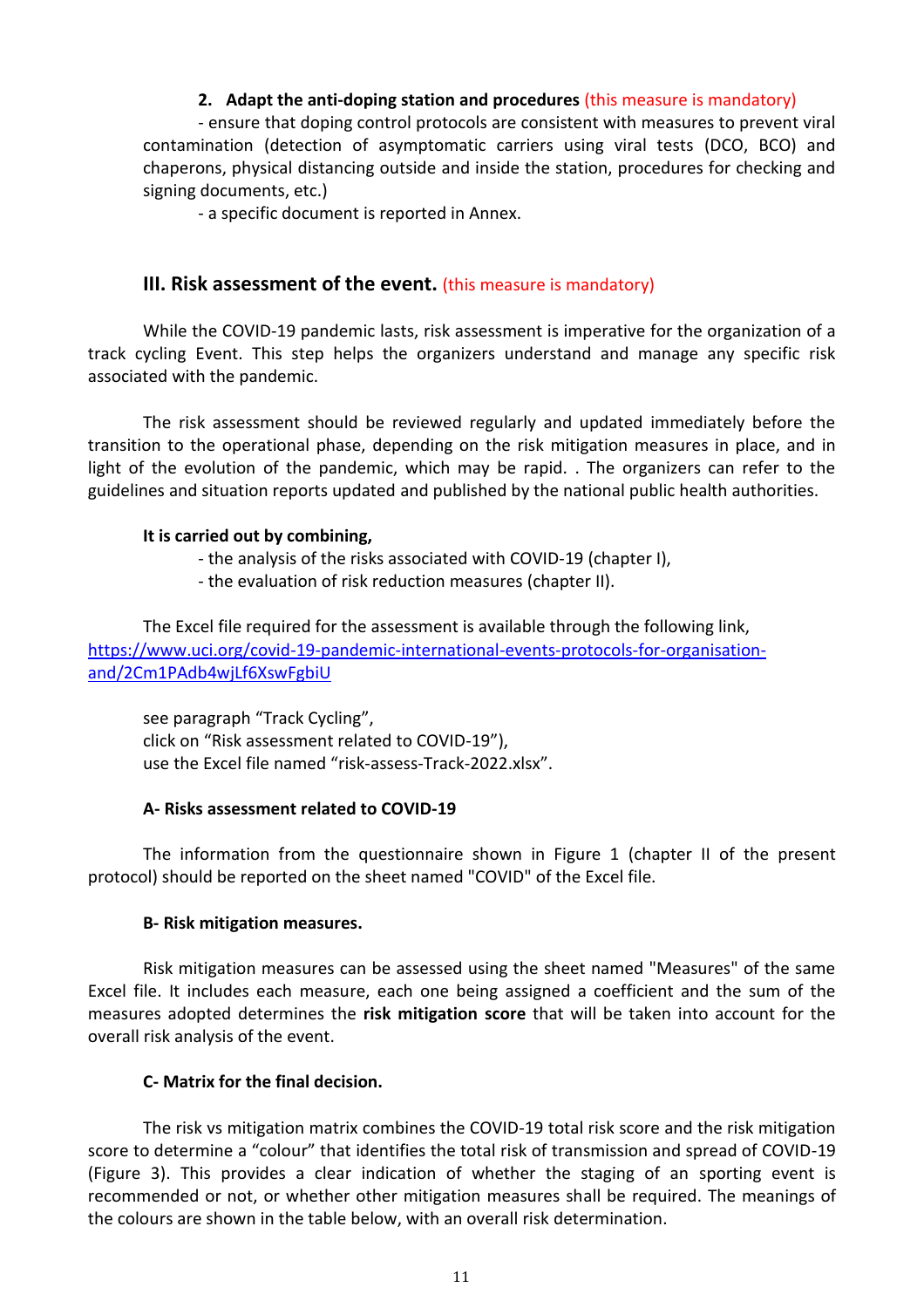#### **Overall risk score for the Event**

The decision matrix takes the COVID-19 risk score and the mitigation score to provide a colour determination. This colour determination identifies the total risk of transmission and further spread of COVID-19 in relation to the mass gathering. The "Colour Determination" key below the decision matrix describes the total risk for each colour.

| <b>COVID-19 risk score</b>    |  |
|-------------------------------|--|
| <b>Total mitigation score</b> |  |

#### **COVID-19 risk Vs. Mitigation measures**

|                     |                                   | <b>Total mitigation score</b>                                             |                                                                     |                                                                            |                                                                              |
|---------------------|-----------------------------------|---------------------------------------------------------------------------|---------------------------------------------------------------------|----------------------------------------------------------------------------|------------------------------------------------------------------------------|
|                     |                                   | <b>Very Prepared to Mitigate</b><br><b>COVID-19 Impacts</b><br>$(76-100)$ | Somewhat Prepared to<br>Mitigate COVID-19<br>Impacts<br>$(51 - 75)$ | Somewhat Unprepared to<br>Mitigate COVID-19<br><b>Impacts</b><br>$(26-50)$ | <b>Very Unprepared to</b><br>Mitigate COVID-19<br><b>Impacts</b><br>$(0-25)$ |
|                     | 0 - Negligible                    | <b>Very low</b>                                                           | <b>Very low</b>                                                     | <b>Very low</b>                                                            | <b>Very low</b>                                                              |
| COVID-19 risk score | 1 - Very Low Risk                 | <b>Very low</b>                                                           | <b>Very low</b>                                                     | Low                                                                        | Low                                                                          |
|                     | 2 - Low Risk                      | Low                                                                       | Low                                                                 | Low                                                                        | <b>Moderate</b>                                                              |
|                     | 3 - Moderate Risk (low-moderate)  | Low                                                                       | <b>Moderate</b>                                                     | <b>Moderate</b>                                                            | <b>Moderate</b>                                                              |
|                     | 4 - Moderate Risk (high-moderate) | <b>Moderate</b>                                                           | <b>Moderate</b>                                                     | <b>High</b>                                                                | <b>Very High</b>                                                             |
|                     | 5 - High Risk                     | <b>High</b>                                                               | <b>High</b>                                                         | <b>Very High</b>                                                           | <b>Very High</b>                                                             |
|                     | 6 - Very High Risk                | <b>Very High</b>                                                          | <b>Very High</b>                                                    | <b>Very High</b>                                                           | <b>Very High</b>                                                             |

# **KEY FOR COLOUR DETERMINATION OF OVERALL RISK**

| <b>VERY LOW</b>  | Overall risk of transmission and further spread of COVID-19 in relation<br>to the mass gathering is considered very low.                                                                                                                                       |  |
|------------------|----------------------------------------------------------------------------------------------------------------------------------------------------------------------------------------------------------------------------------------------------------------|--|
| <b>LOW</b>       | Overall risk of transmission and further spread of COVID-19 in relation<br>to the mass gathering is considered low. Recommend checking<br>whether mitigation measures can be strengthened.                                                                     |  |
| <b>MODERATE</b>  | Overall risk of transmission and further spread of COVID-19 in relation<br>to the mass gathering is considered moderate. Recommend<br>significant efforts to improve mitigation measures or reduce risk of<br>transmission (decrease risk assessment score).   |  |
| <b>HIGH</b>      | Overall risk of transmission and further spread of COVID-19 in relation<br>to the mass gathering is consdiered high. Recommend significant<br>efforts to improve both mitigation measures and reduce risk<br>of transmission (decrease risk assessment score). |  |
| <b>VERY HIGH</b> | Overall risk of transmission and further spread of COVID-19 in relation<br>to the mass gathering is considered very high.                                                                                                                                      |  |

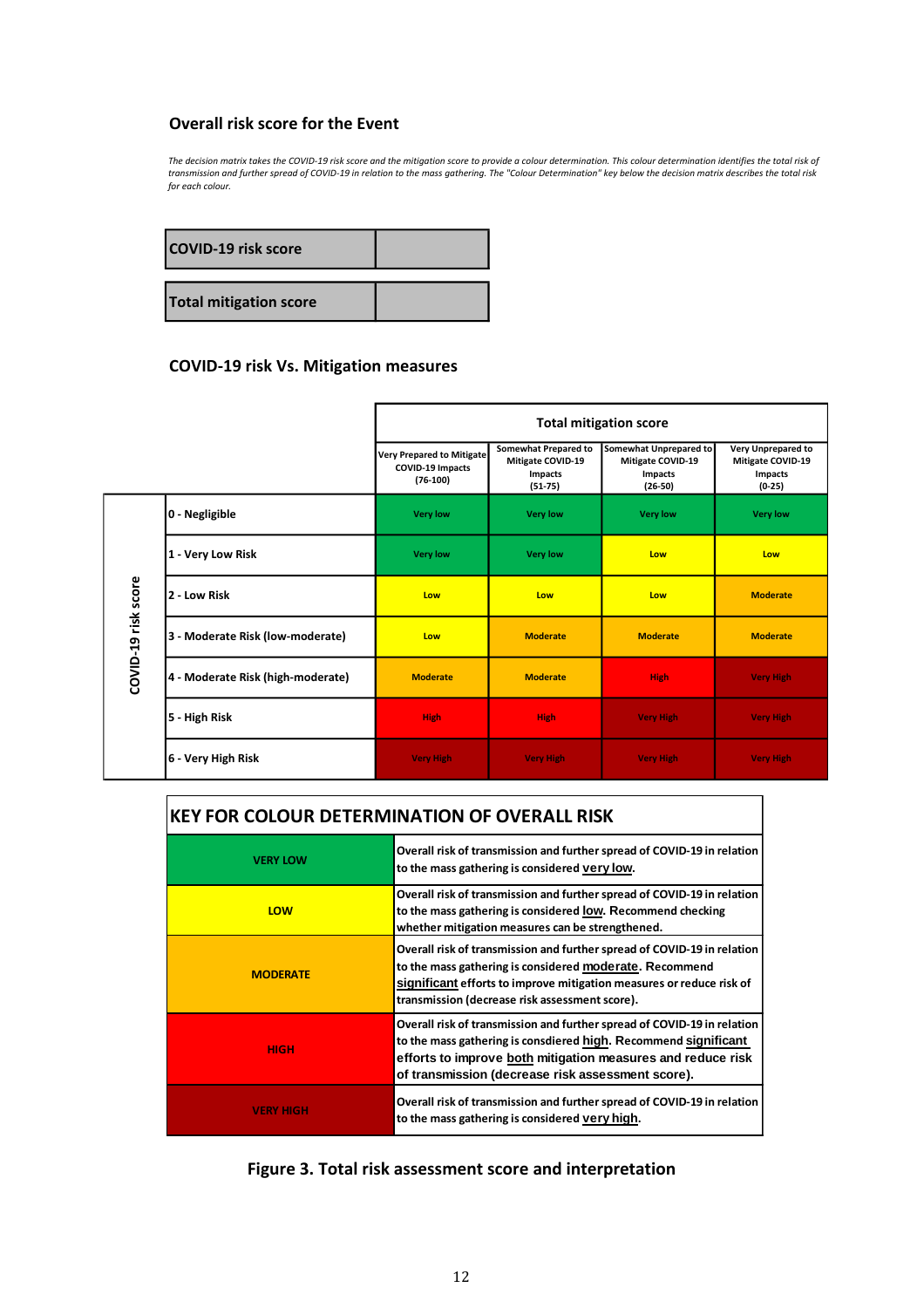The risk assessment and the defining of appropriate risk mitigation measures should, insofar as possible, be carried out with the involvement of local public health authorities and staff with expertise in mass gatherings, risk assessment, epidemiology and infectious disease control measures, from the very first stages of the Event planning.

# **IV- Exchange of information**

In order to promote the exchange of information necessary for the organisation of MTB competitions, one secure data storage spaces will be opened by the UCI. This is intended to provide information to teams regarding the implementation of specific health-related measures.

#### **A- Information provided by organisers**

**No later than 2 weeks before the event, the organizers must deposit the documents on the data storage space whose link is the following**  [https://uciofficiel-](https://uciofficiel-my.sharepoint.com/:f:/g/personal/xavier_bigard_uci_ch/ErMWZ3o62DpEozrxKE97h08BkEcjOpRv8FXvRDJwvXlh-Q)

[my.sharepoint.com/:f:/g/personal/xavier\\_bigard\\_uci\\_ch/ErMWZ3o62DpEozrxKE97h08BkEcj](https://uciofficiel-my.sharepoint.com/:f:/g/personal/xavier_bigard_uci_ch/ErMWZ3o62DpEozrxKE97h08BkEcjOpRv8FXvRDJwvXlh-Q) [OpRv8FXvRDJwvXlh-Q](https://uciofficiel-my.sharepoint.com/:f:/g/personal/xavier_bigard_uci_ch/ErMWZ3o62DpEozrxKE97h08BkEcjOpRv8FXvRDJwvXlh-Q)

# **The 2 following documents must be uploaded,**

#### **1- the COVID-19 suspect case management protocol, including**;

- information concerning the phase of the pandemic in the region as the competition approaches, including incidence ratio (i.e. the number of Covid cases declared per week, per 100,000 persons, during the 2 weeks preceding the event),

- the availability of laboratories recognized by the health authorities for the diagnosis of COVID-19, their distance from the site and their operating availability (hours of availability for performing PCR tests),

- the procedures for managing suspected COVID-19 cases,

- the criteria for defining contact cases, and their management.

**2- the result of the risk assessment,** using the file named "risk-assess-mtb.xlsx", and available on the UCI website (see paragraph "Mountain Bike", click on "Risk assessment related to COVID-19").

[https://www.uci.org/covid-19-pandemic-international-events-protocols-for-organisation](https://www.uci.org/covid-19-pandemic-international-events-protocols-for-organisation-and/2Cm1PAdb4wjLf6XswFgbiU)[and/2Cm1PAdb4wjLf6XswFgbiU](https://www.uci.org/covid-19-pandemic-international-events-protocols-for-organisation-and/2Cm1PAdb4wjLf6XswFgbiU)

The risk assessment must include,

- the result of the risk assessment related to COVID-19 (sheet 1, "COVID"),
- a summary of the mitigation measures implemented (sheet 2, "Measures"),
- the overall risk score for the event (sheet 3, "Risk score").

The results of the risk assessment, available in the sheet 3 of the Excel file estimate the overall risk of the Event taking place, with the meaning of the corresponding color code. The whole Excel file must be uploaded to the data space.